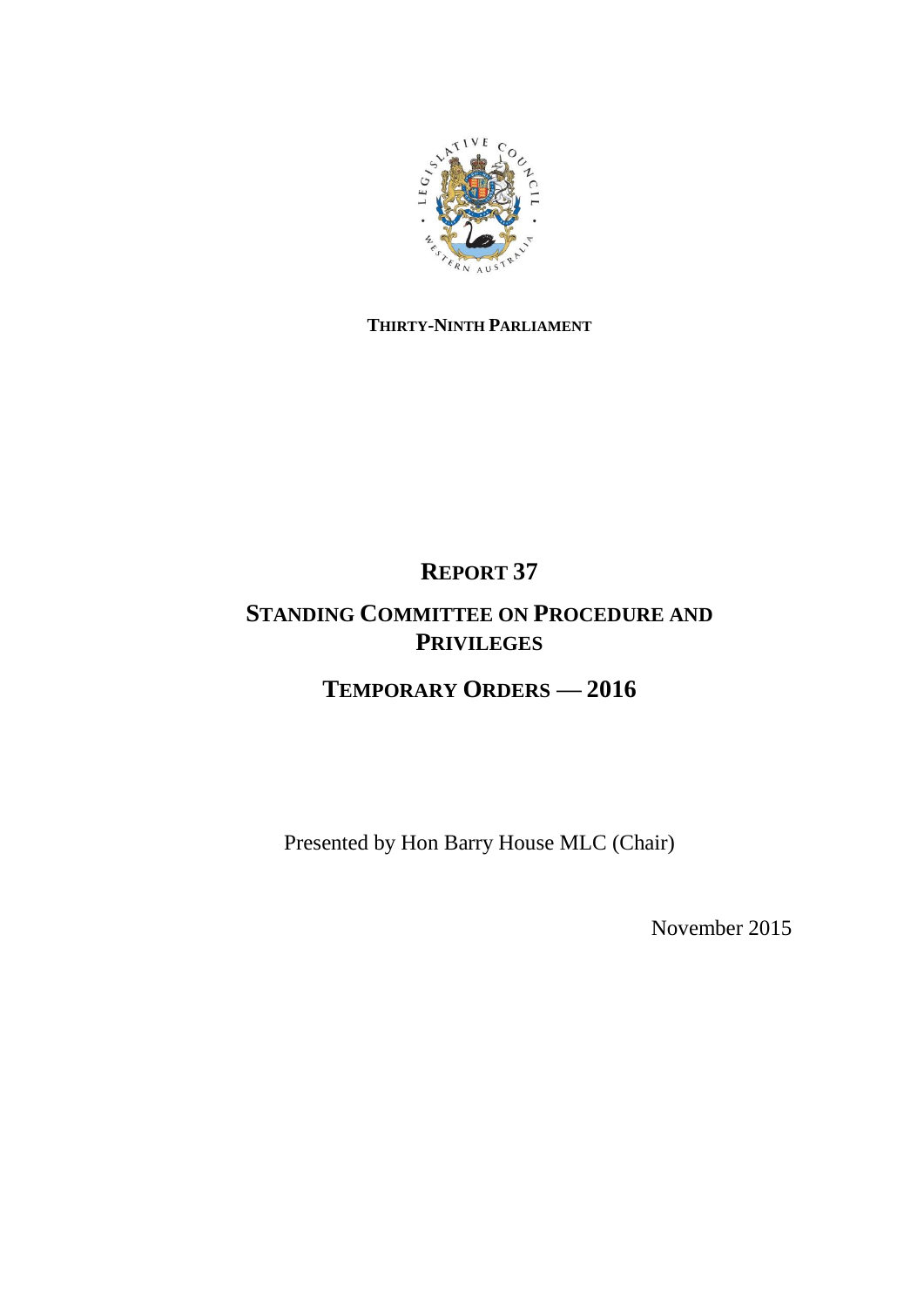## **STANDING COMMITTEE ON PROCEDURE AND PRIVILEGES**

## **Date first appointed: 24 May 2001**

## **Terms of Reference:**

The following is an extract from Schedule 1 of the Legislative Council Standing Orders:

## ―**1. Procedure and Privileges Committee**

- 1.1 A *Procedure and Privileges Committee* is established.
- 1.2 The Committee consists of 5 Members, including the President and the Chair of Committees, and any Members co-opted by the Committee whether generally or in relation to a particular matter. The President is the Chair, and the Chair of Committees is the Deputy Chair, of the Committee.
- 1.3 With any necessary modifications, SO 163 applies to a co-opted Member.
- 1.4 The Committee is to keep under review the law and custom of Parliament, the rules of procedure of the Council and its Committees, and recommend to the Council such alterations in that law, custom, or rules that, in its opinion, will assist or improve the proper and orderly transaction of the business of the Council or its Committees."

## **Members as at the time of this inquiry:**

| Hon Barry House MLC (Chair)                    | Hon Adele Farina MLC (Deputy Chair) |
|------------------------------------------------|-------------------------------------|
| Hon Nick Goiran MLC                            | Hon Kate Doust MLC                  |
| Hon Martin Aldridge MLC                        |                                     |
| Staff as at the time of this inquiry:          |                                     |
| Nigel Pratt (Clerk of the Legislative Council) | Paul Grant (Deputy Clerk)           |
| Grant Hitchcock (Usher of the Black Rod)       |                                     |
| <b>Address:</b>                                |                                     |

Parliament House, Perth WA 6000, Telephone (08) 9222 7222 lcco@parliament.wa.gov.au Website: http://www.parliament.wa.gov.au

## **ISBN 978 19 251 49 425**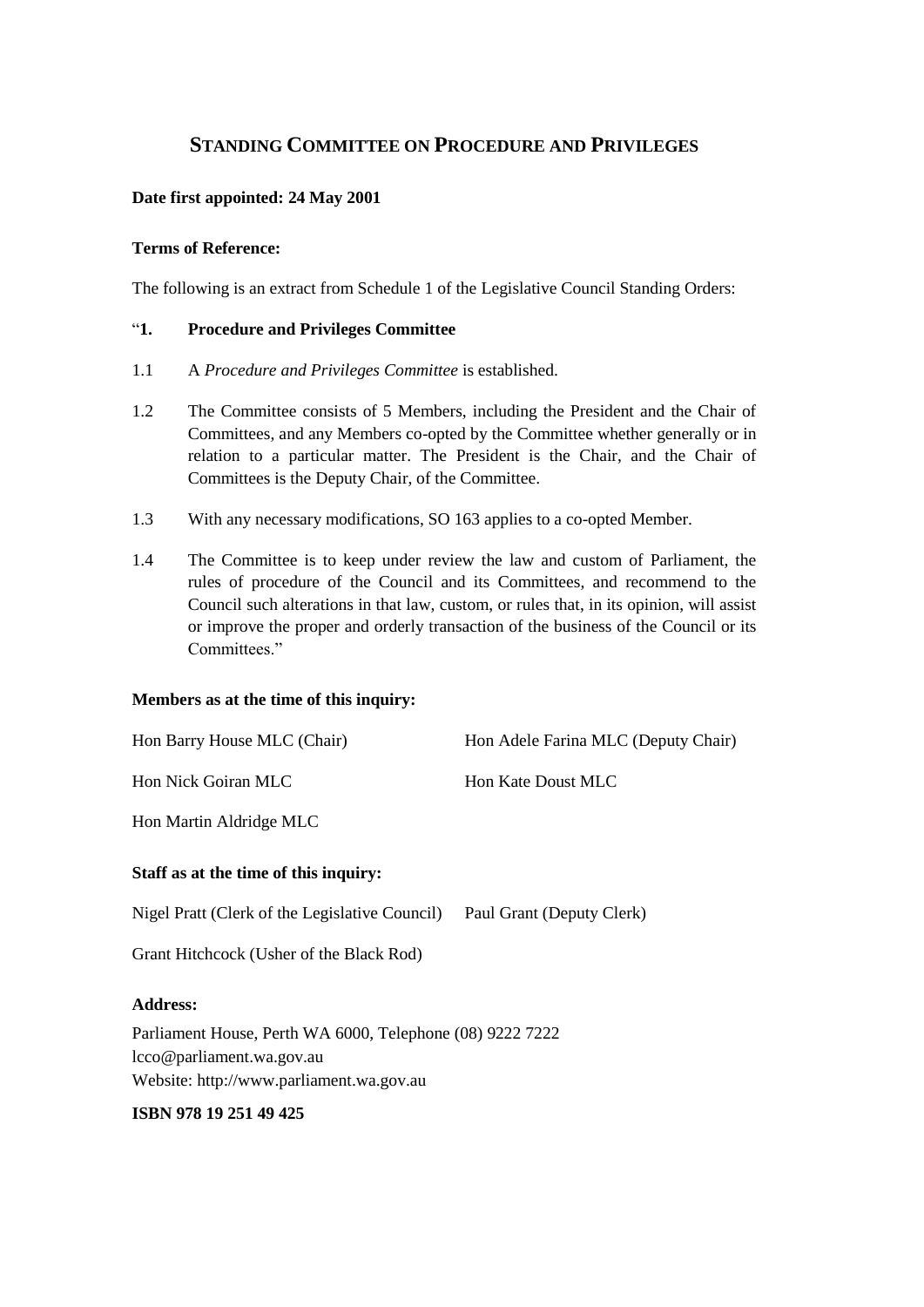## **CONTENTS**

| $\mathcal{D}_{\mathcal{L}}$ |                                                            |  |
|-----------------------------|------------------------------------------------------------|--|
|                             |                                                            |  |
|                             |                                                            |  |
|                             |                                                            |  |
| 3                           | STANDING ORDER 190: MOTIONS FOLLOWING TABLING OF REPORT  3 |  |
|                             |                                                            |  |
|                             |                                                            |  |
|                             |                                                            |  |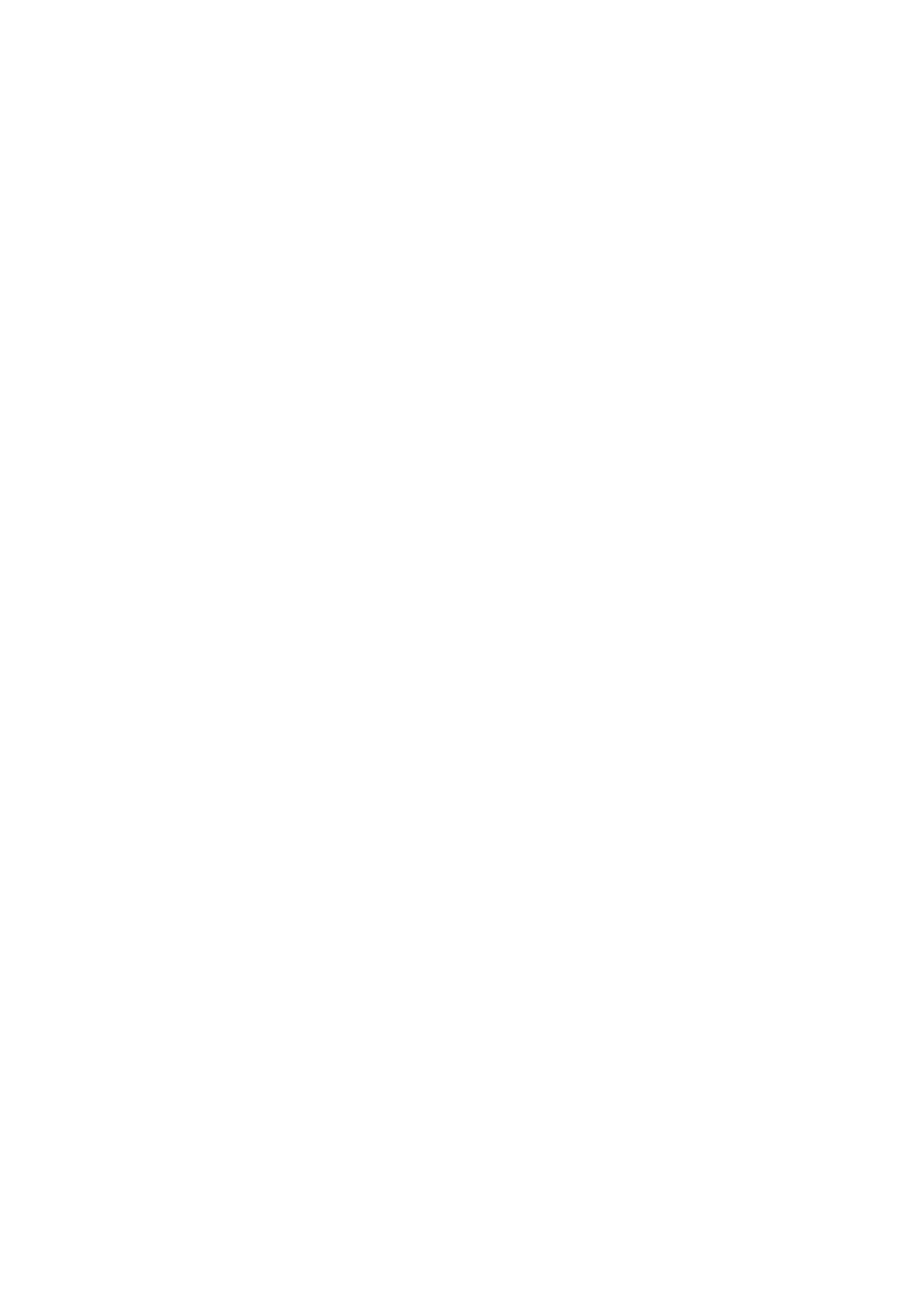## <span id="page-4-0"></span>**REPORT OF THE STANDING COMMITTEE ON PROCEDURE AND PRIVILEGES**

## **IN RELATION TO TEMPORARY ORDERS — 2016**

## <span id="page-4-1"></span>**1 REFERENCE AND PROCEDURE**

- 1.1 On 24 November 2015 the *Procedure and Privileges Committee* ("the PPC") met to review the operation of the 2015 Temporary Orders, and to discuss a number of other matters relating to the rules and the procedures of the House that were referred to the PPC by the President or drawn to the PPC's attention during the debates in the House.
- 1.2 This report canvasses the PPC's deliberations and recommendations in relation to Temporary Orders — 2016 and Standing Order 190: Motions Following Tabling of Report.

## <span id="page-4-2"></span>**2 TEMPORARY ORDERS — 2016**

## <span id="page-4-3"></span>**Background**

- 2.1 On Wednesday, 26 November 2014 the Legislative Council resolved to adopt Temporary Orders for 2015 that were to apply up to and including 3 July 2015. The House adopted Temporary Orders pursuant to the recommendation of the PPC contained in Report No. 33.<sup>1</sup>
- 2.2 On 18 June 2015 the House extended the Temporary Orders by resolution to 31 December 2015.
- 2.3 The PPC commenced a review of the Temporary Orders arrangements to evaluate the success or otherwise of the alterations to the sitting and adjournment times of the House and the procedures relating to the Consideration of Committee Reports.

## <span id="page-4-4"></span>**Days and Times of Meeting**

2.4 The primary purpose of the Temporary Orders, as outlined in PPC Report No. 33, was to revise the sitting hours to achieve an earlier adjournment time on Wednesday evenings but not to diminish the total business time available to the House. Following an analysis of the operation of the Temporary Orders, the PPC is satisfied that the temporary adjustments to the Order of Business have successfully achieved this outcome.

 $\ddot{\phantom{a}}$ 

<sup>&</sup>lt;sup>1</sup> Legislative Council Standing Committee on Procedure and Privileges, Western Australia, *Report No. 33 — Temporary Orders — 2015* (2014).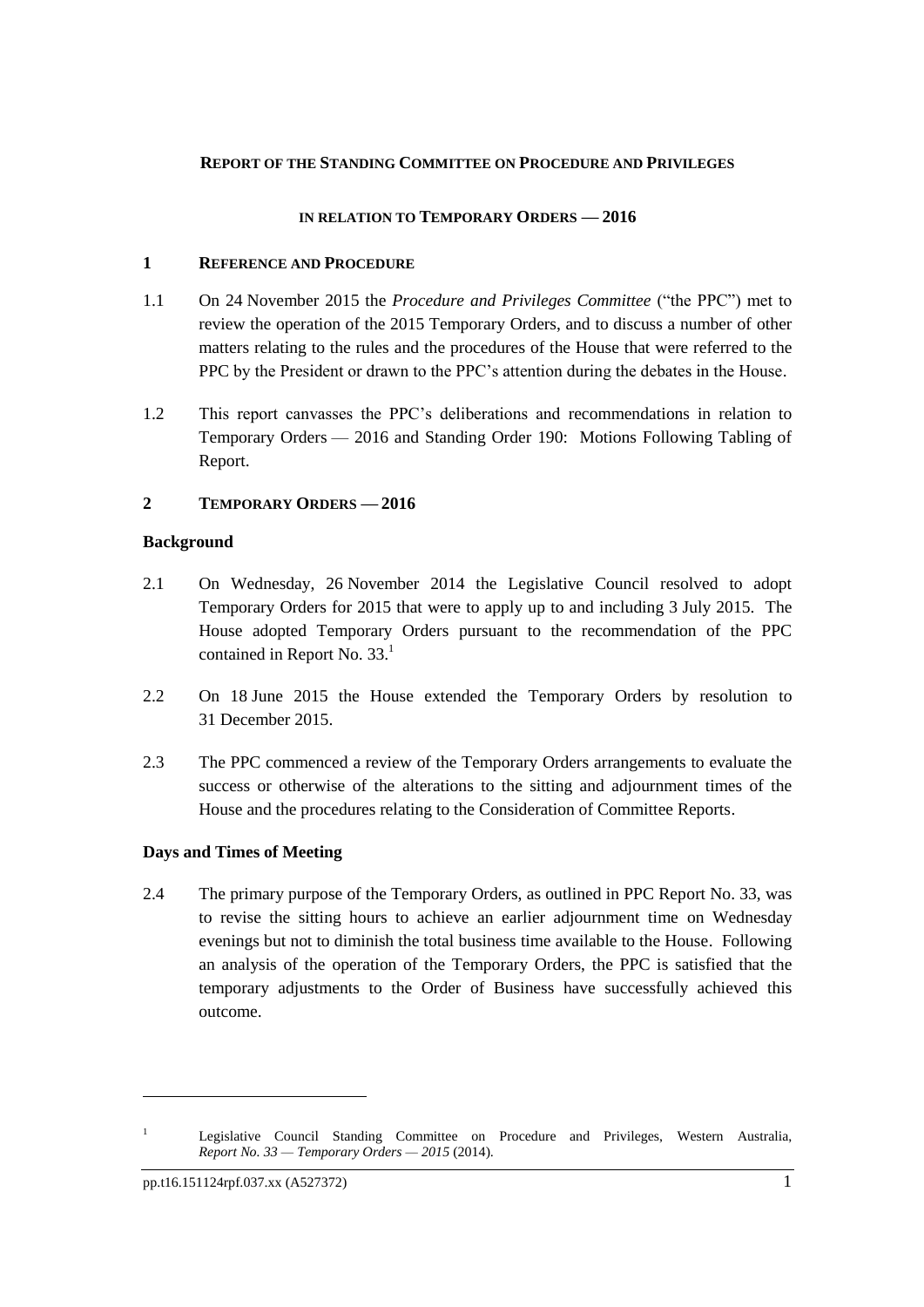- 2.5 The PPC's intention is to survey Members prior to the Winter recess to seek their views on whether the Temporary Orders should be adopted permanently as Standing Orders of the House.
- 2.6 The PPC recommends that the Legislative Council continue the Temporary Orders trial and further extend the Temporary Orders beyond 31 December 2015 so that they will apply for the 2016 sitting year.

## **Recommendation 1:**

**That the operation of the Temporary Orders of the Legislative Council be extended to apply until (and including) 31 December 2016.** 

## <span id="page-5-0"></span>**Consideration of Committee Reports**

- 2.7 The PPC proposes to extend the opportunity for Members to speak when the Committee of the Whole House is considering a committee report. The intent of this alteration is to allow Members to speak for unlimited periods of 10 minutes per report, consistent with the previous practice of the House.
- 2.8 The PPC was initially cautious in recommending a change to the speaking times for the consideration of committee reports. An undesirable result would be a return to a situation that arose under the old Standing Orders which saw some reports not being considered in a timely fashion or indeed at all.
- 2.9 In reviewing the operation of Temporary Order 5, the PPC noted that the rotational mechanism for the consideration of committee reports offered a successful and effective solution to ensure that one committee report did not monopolise the debate time at the expense of other reports listed on the Notice Paper.
- 2.10 The PPC therefore recommends a trial of unlimited periods of 10 minutes speaking time per report but retaining the 60 minute time for debate per report after which other committee reports would take precedence. This can be achieved through a minor alteration to Temporary Order 3 as follows:

## **Recommendation 2:**

That **Temporary Order 3** be amended as follows [insertion of new text in **red**] –

**Consideration of Committee Reports**

All Members **unlimited** periods of 10 minutes per report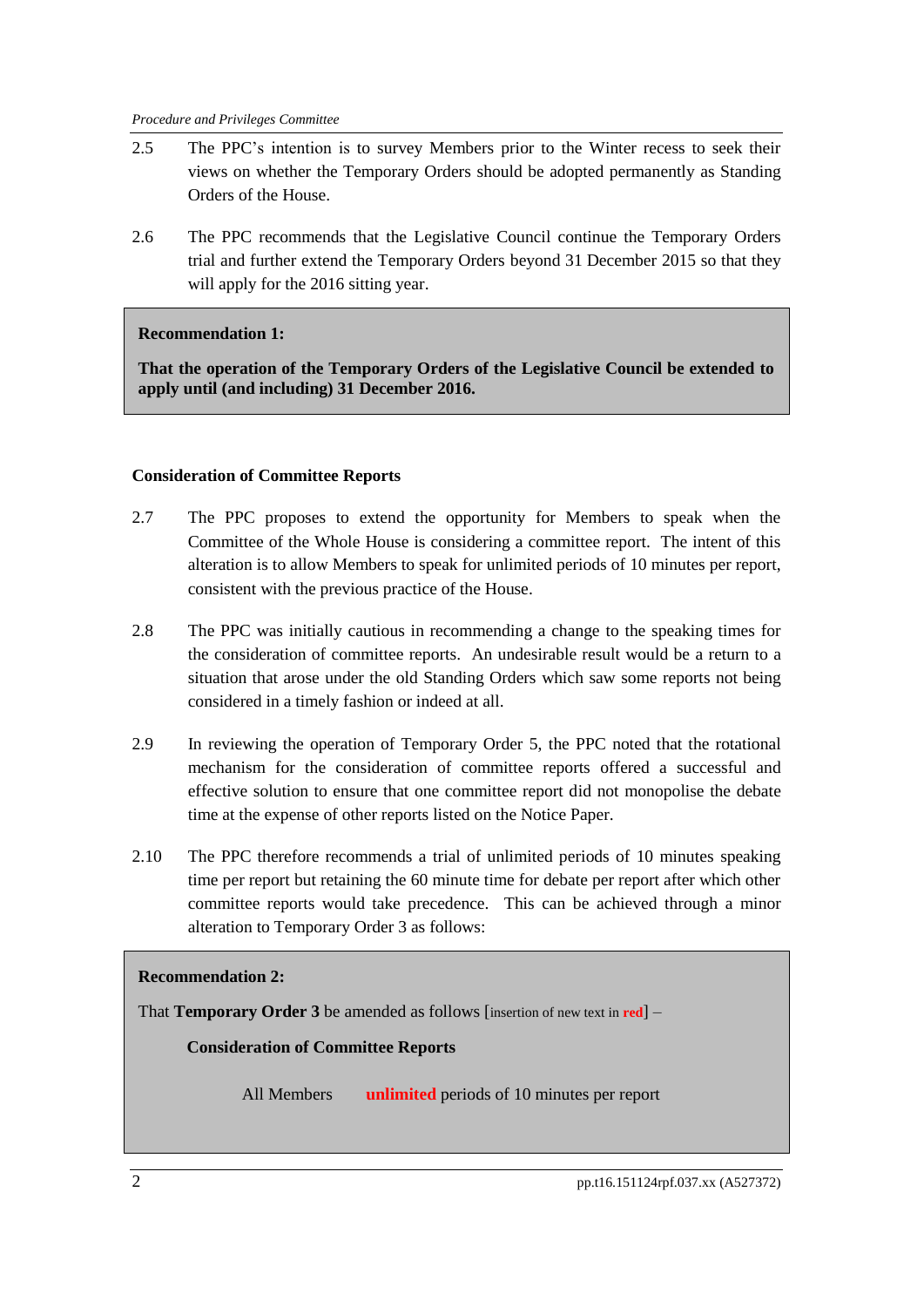## <span id="page-6-0"></span>**3 STANDING ORDER 190: MOTIONS FOLLOWING TABLING OF REPORT**

## <span id="page-6-1"></span>**Background**

- 3.1 On two occasions in 2015 Standing Order 190(2) has created a procedural obstacle and/or caused some confusion in the House when a corollary motion that would not ordinarily require any substantive debate has been moved following the tabling of a committee report.
- 3.2 SO 190(2) was adopted by the House on 27 November 2013 as part of the further review of the Standing Orders undertaken by the PPC in  $2012$ .<sup>2</sup> In this review the PPC stated at paragraphs 4.11.15 to 4.11.17:

*[A] corollary motion in relation to a Committee report may be moved pursuant to SO 190 after a report has been tabled and the Chair has made a statement to the Council providing an overview of the report. Some corollary motions often can be dispensed with immediately, such as a motion to extend the time for a Committee to report a Bill to the Council. Other corollary motions are moved with the specific intent that a debate ensue on the matter, such as a motion that consideration of the report be made an order of the day.*

*The PPC is mindful that these corollary motions are moved during the course of formal business in the Council, that the duration of formal business is not prescribed under the Standing Orders, and that the House cannot proceed with other business until formal business has concluded. Given this, the PPC proposes that, when a corollary motion is moved and the motion requires debate, that the matter be adjourned automatically and set down as an order of the day. This provision will allow the House to continue with other business, and for the corollary motion to be further debated at a later time.*

*The PPC proposes that the debate be adjourned "until a later stage of the sitting" in order that the matter may be resumed later on the same sitting day, if the Leader of the House moves a subsequent motion to resume the debate. If the debate was adjourned until the next sitting of the Council and the Leader of the House formed the view that the matter needed to be finalised prior to the House rising that day, a subsequent suspension of Standing Orders would be required.*

 $\overline{a}$ 

<sup>&</sup>lt;sup>2</sup> Legislative Council Standing Committee on Procedure and Privileges, Western Australia, *Report No. 24 — Further Review of the Standing Orders* (2012). See also: Legislative Council Standing Committee on Procedure and Privileges, Western Australia, *Report No. 28 — Further Review of the Standing Orders (No. 2)* (2013).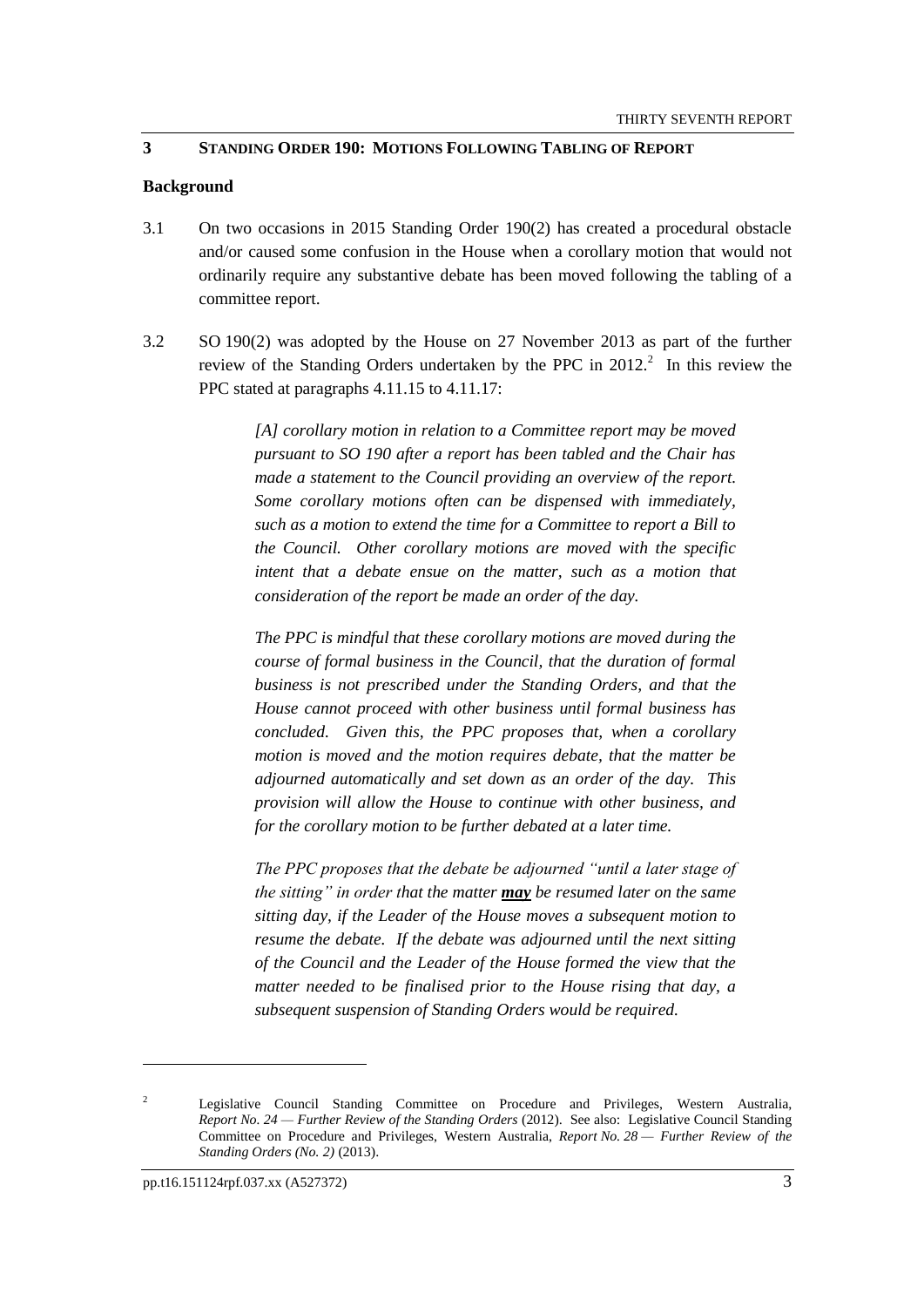3.3 The recommended form for SO 190(2) was adopted by the House in an amended form from that proposed by the PPC.

## <span id="page-7-0"></span>**Corollary Motions — Procedure**

- 3.4 The effect of SO 190(2) is that any corollary motion moved at the time of tabling a committee report is adjourned and becomes an Order of the Day for a later stage of that day's sitting. In order for the House to deal with that motion, the Leader of the House is required to move an order of business motion without notice later that day so that debate can proceed on the corollary motion, or place the order of the day relating to that business on the Business Program for a subsequent sitting day.
- 3.5 As a consequence, SO 190(2) as it is currently worded precludes an agreed procedural motion, such as an extension of a committee's reporting time from being immediately put and determined by the House without debate.
- 3.6 The PPC notes the rationale of the current Standing Order to automatically adjourn corollary motions is to provide the Members with an opportunity to consider the motion and determine whether or not to support it. However, where there is general agreement to a proposition an automatic adjournment interrupts the flow of business and causes inconvenience when the matter could have otherwise been dealt with during the period of formal business.
- 3.7 The PPC considers that in circumstances such as a motion for an extension of committee reporting time where a Chair's tabling statement has provided the Council with sufficient information regarding the motion's purpose and intent, and when no member intends to speak because there is agreement, the Council should be competent to dispense with the motion immediately.

## <span id="page-7-1"></span>**Recommendation**

3.8 The PPC therefore recommends the trial of a temporary amendment to Standing Order 190 as follows: